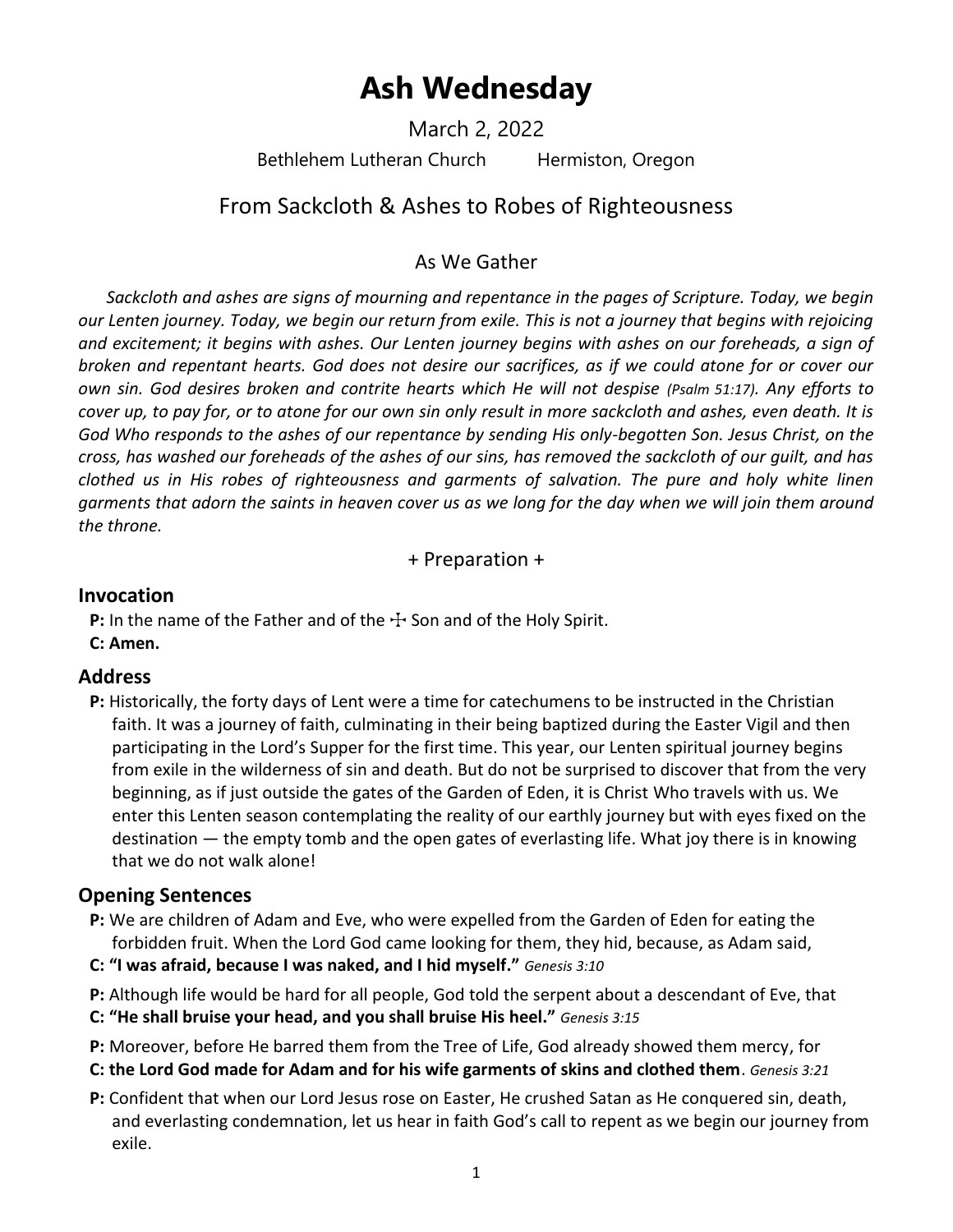## **Old Testament Reading** Joel 2:12–19

"Yet even now," declares the LORD, "return to me with all your heart, with fasting, with weeping, and with mourning; and rend your hearts and not your garments." Return to the LORD your God, for He is gracious and merciful, slow to anger, and abounding in steadfast love; and He relents over disaster. **<sup>14</sup>** Who knows whether He will not turn and relent, and leave a blessing behind Him, a grain offering and a drink offering for the LORD your God?

**<sup>15</sup>** Blow the trumpet in Zion; consecrate a fast; call a solemn assembly; **<sup>16</sup>** gather the people. Consecrate the congregation; assemble the elders; gather the children, even nursing infants. Let the bridegroom leave his room, and the bride her chamber.

**<sup>17</sup>** Between the vestibule and the altar let the priests, the ministers of the LORD, weep and say, "Spare your people, O LORD, and make not Your heritage a reproach, a byword among the nations. Why should they say among the peoples, 'Where is their God?'"

**<sup>18</sup>** Then the LORD became jealous for His land and had pity on His people. **<sup>19</sup>** The LORD answered and said to His people, "Behold, I am sending to you grain, wine, and oil, and you will be satisfied; and I will no more make you a reproach among the nations.

**L:** This is the Word of the Lord.

**C: Thanks be to God.**

## **Confession**

**P:** Our gracious God has sent us more than physical food. He has sent His Word in the flesh, our Lord Jesus Christ. Because for His sake God offers us full and free pardon, let us confess our sins.

*Silence for reflection on God's Word and for self-examination.*

- **P:** Most merciful God,
- **C: we confess that by ourselves we deserve to be exiled from Your gracious presence. We are by nature sinful and unclean, and we have sinned against You in thought, word, and deed. In Your grace and mercy, forgive us and accompany us in our journey to the Paradise You have promised because of the sacrifice of Your Son, Jesus Christ our Lord. Amen.**

## **Imposition of Ashes**

**P:** Ashes have been a sign of repentance and contrition over the centuries. They are a reminder that, without the mercy of almighty God, we deserve the spiritual death of God's warning in Eden. We are dust, and to dust we shall return.

> *Those desiring ashes come forward as directed. While worshipers receive ashes, the congregation sings . . .*

**Hymn** #419 "Savior, When in Dust to Thee"

Savior, when in dust to Thee Low we bow the\_adoring knee; When, repentant, to the skies Scarce we lift our weeping eyes; O, by all Thy pains and woe Suffered once for us below, Bending from Thy throne on high, Hear our penitential cry!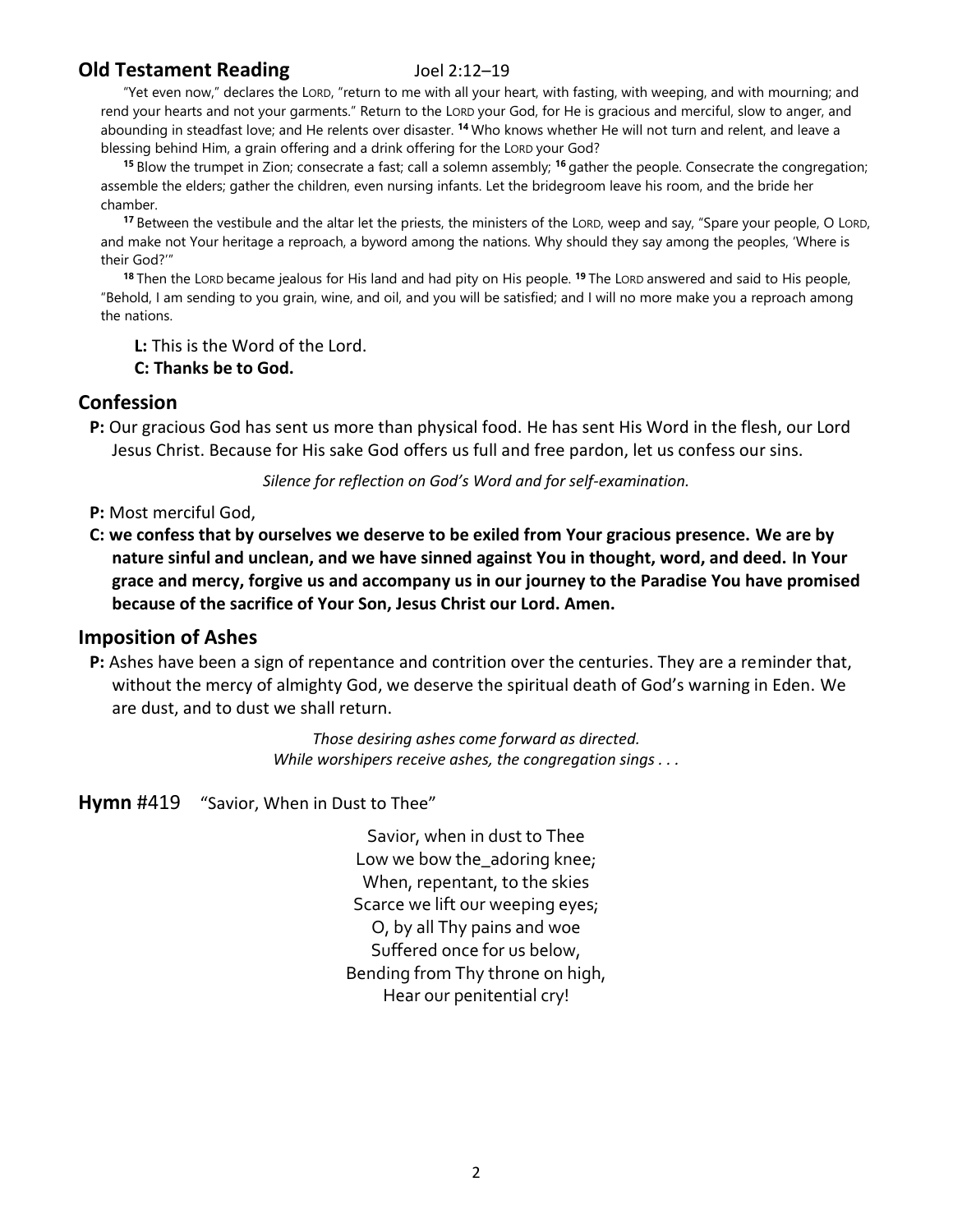By Thy helpless infant years, By Thy life of want and tears, By Thy days of deep distress In the savage wilderness, By the dread, mysterious hour Of the insulting tempter's pow'r, Turn, O turn a fav'ring eye; Hear our penitential cry!

By Thine hour of dire despair, By Thine agony of prayer, By the cross, the nail, the thorn, Piercing spear, and torturing scorn, By the gloom that veiled the skies O'er the dreadful sacrifice, Listen to our humble sigh; Hear our penitential cry!

By Thy deep expiring groan, By the sad sepulchral stone, By the vault whose dark abode Held in vain the rising God, O, from earth to heav'n restored, Mighty, reascended Lord, Bending from Thy throne on high, Hear our penitential cry! Text: Public domain

## **Absolution**

**P:** In the Garden of Eden, our gracious God covered our naked, sinful parents with garments of skins. But in the Paradise promised to us, we shall be clothed with white robes of Christ's own righteousness. Even now, as His baptized children, our heavenly Father looks on us with our sins washed away. As a called and ordained servant of Christ, and by His authority, I therefore forgive you all your sins in the name of the Father and of the  $+$  Son and of the Holy Spirit.

**C: Amen.**

### + Word +

**Hymn** #435 "Come to Calvary's Holy Mountain"

Come to Calv'ry's holy mountain, Sinners, ruined by the fall; Here a pure and healing fountain Flows for you, for me, for all, In a full, perpetual tide, Opened when our Savior died.

> Come in poverty and meanness, Come defiled, without, within; From infection and uncleanness, From the leprosy of sin, Wash your robes and make them white; Ye shall walk with God in light.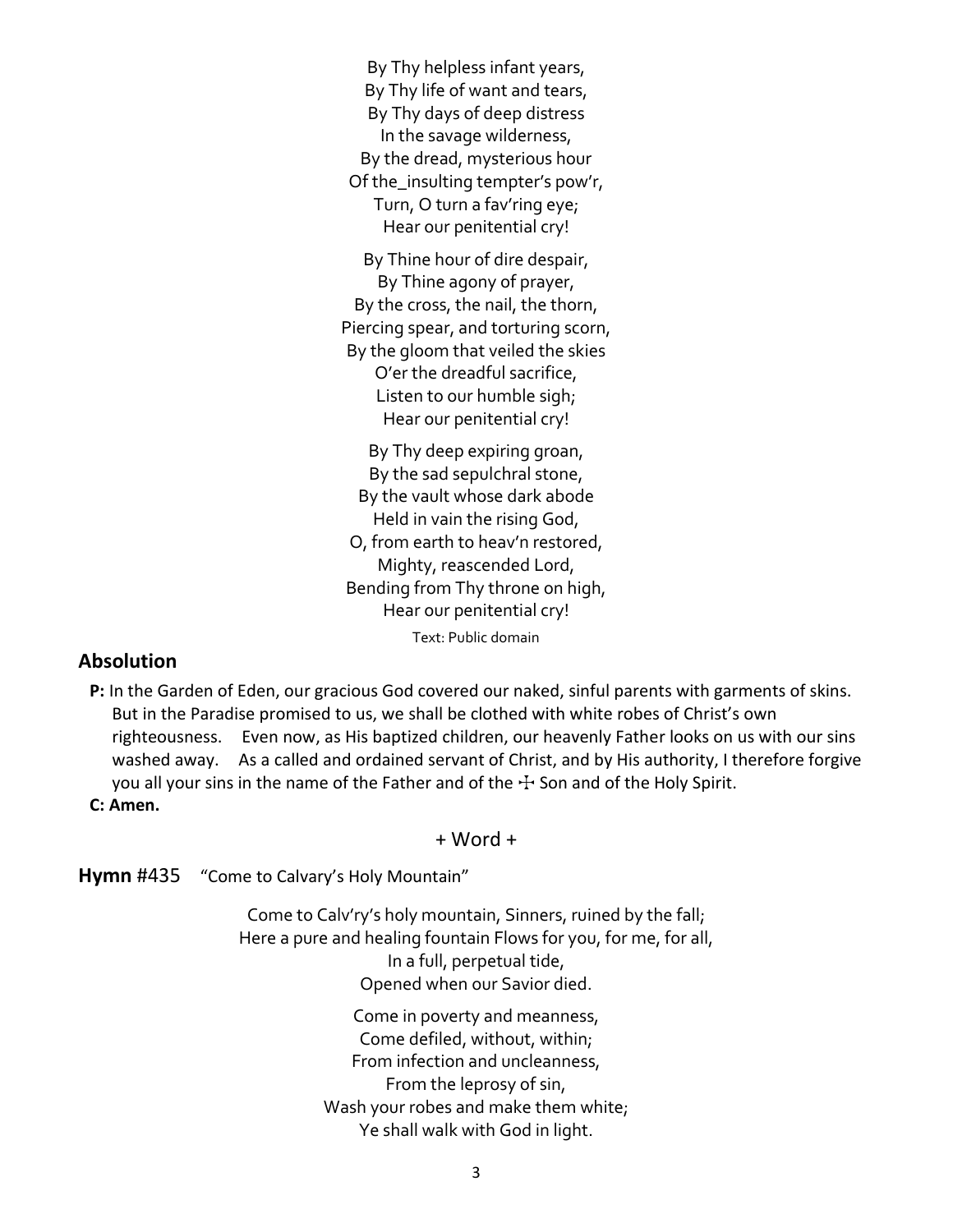Come in sorrow and contrition, Wounded, impotent, and blind; Here the guilty, free remission, Here the troubled, peace may find. Health this fountain will restore; They that drink shall thirst no more.

They that drink shall live forever; 'Tis a soul-renewing flood. God is faithful; God will never Break His covenant of blood, Signed when our Redeemer died, Sealed when He was glorified.

Text: Public domain

## **Prayer for the Day**

- **P:** Let us pray. Almighty and everlasting God, You despise nothing You have made and forgive the sins of all who are penitent.
- **C: Create in us new and contrite hearts that, lamenting our sins and acknowledging our wretchedness, we may receive from You full pardon and forgiveness;**
- **P:** through Jesus Christ, Your Son, our Lord, Who lives and reigns with You and the Holy Spirit, one God, now and forever.

**C: Amen.**

### **New Testament Reading Testament Reading Revelation 7:9–14**

After this I looked, and behold, a great multitude that no one could number, from every nation, from all tribes and peoples and languages, standing before the throne and before the Lamb, clothed in white robes, with palm branches in their hands, <sup>10</sup> and crying out with a loud voice, "Salvation belongs to our God who sits on the throne, and to the Lamb!" <sup>11</sup> And all the angels were standing around the throne and around the elders and the four living creatures, and they fell on their faces before the throne and worshiped God, <sup>12</sup> saying, "Amen! Blessing and glory and wisdom and thanksgiving and honor and power and might be to our God forever and ever! Amen."

 $13$  Then one of the elders addressed me, saying, "Who are these, clothed in white robes, and from where have they come?" <sup>14</sup> I said to him, "Sir, you know." And he said to me, "These are the ones coming out of the great tribulation. They have washed their robes and made them white in the blood of the Lamb."

**L:** This is the Word of the Lord.

**C: Thanks be to God.**

### **Holy Gospel** Matthew 6:1–6, 16–21

**P:** Jesus teaches us to reflect our certain destination by changing how we live *en route* in the present, and He assures us that our heavenly Father is with us even in secret moments. The Holy Gospel according to St. Matthew, the sixth chapter.

### **C: Glory to You, O Lord.**

[Jesus said:] "Beware of practicing your righteousness before other people in order to be seen by them, for then you will have no reward from your Father who is in heaven.

<sup>2</sup> "Thus, when you give to the needy, sound no trumpet before you, as the hypocrites do in the synagogues and in the streets, that they may be praised by others. Truly, I say to you, they have received their reward. <sup>3</sup> But when you give to the needy, do not let your left hand know what your right hand is doing, 4 so that your giving may be in secret. And your Father who sees in secret will reward you.

<sup>5</sup> "And when you pray, you must not be like the hypocrites. For they love to stand and pray in the synagogues and at the street corners, that they may be seen by others. Truly, I say to you, they have received their reward. <sup>6</sup> But when you pray, go into your room and shut the door and pray to your Father who is in secret. And your Father who sees in secret will reward you . . . .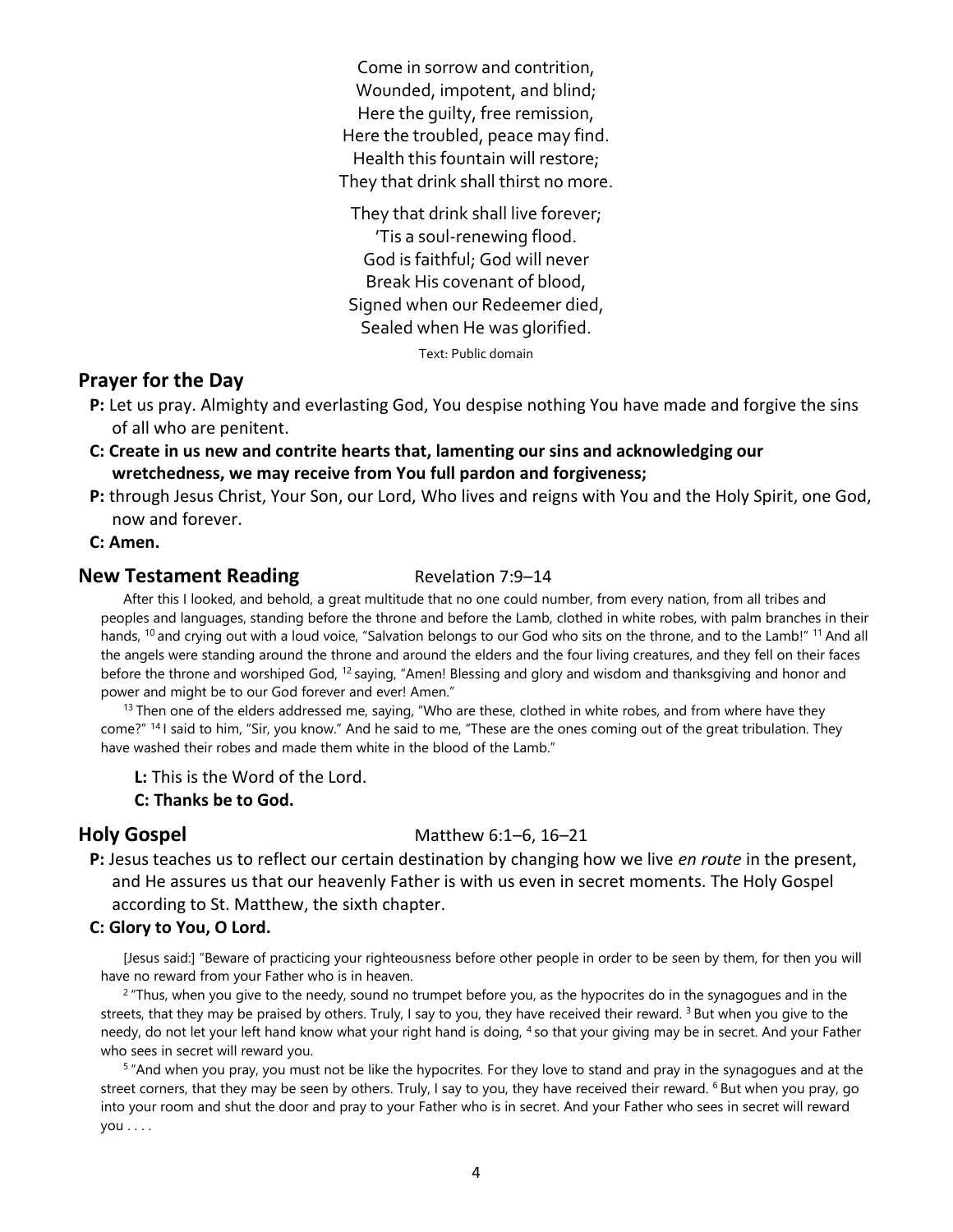$16$  "And when you fast, do not look gloomy like the hypocrites, for they disfigure their faces that their fasting may be seen by others. Truly, I say to you, they have received their reward. <sup>17</sup> But when you fast, anoint your head and wash your face, <sup>18</sup> that your fasting may not be seen by others but by your Father who is in secret. And your Father who sees in secret will reward you.

 $19$  "Do not lay up for yourselves treasures on earth, where moth and rust destroy and where thieves break in and steal, <sup>20</sup> but lay up for yourselves treasures in heaven, where neither moth nor rust destroys and where thieves do not break in and steal. <sup>21</sup> For where your treasure is, there your heart will be also."

### **P:** This is the Gospel of the Lord. **C: Praise to You, O Christ.**

**Hymn** #572 "In the Shattered Bliss of Eden" *sung to: Praise the One Who Breaks the Darkness"*

In the shattered bliss of Eden Dawned the day of sacrifice, As our primal parents shuddered — Sin had caused this dreadful price! Faith embarked with this discernment: Only God can cover sin, As He took their leafy garments And He clothed their shame with skin.

Days and months and years unfolding Clearly showed what sin had wrought: Fallen Adam's children learning Lessons fallen parents taught. All these sacrificial off'rings Crested as a crimson flood: Patriarchs and priests atoning For their sins with cleansing blood.

What these sacrifices promised From a God who sought to bless, Came at last — a second Adam — Priest and King of Righteousness: Son of God, incarnate Savior, Son of Man, both Christ and Lord, Who in naked shame would offer On the cross His blood outpoured.

Lamb of God, once slain for sinners, Host, who spreads this meal divine, Here You pledge our sins are covered, Pledge received in bread and wine: "Take and eat; this is My body, Given on the cross for you. Take and drink; this cup of blessing Is My blood poured out for you."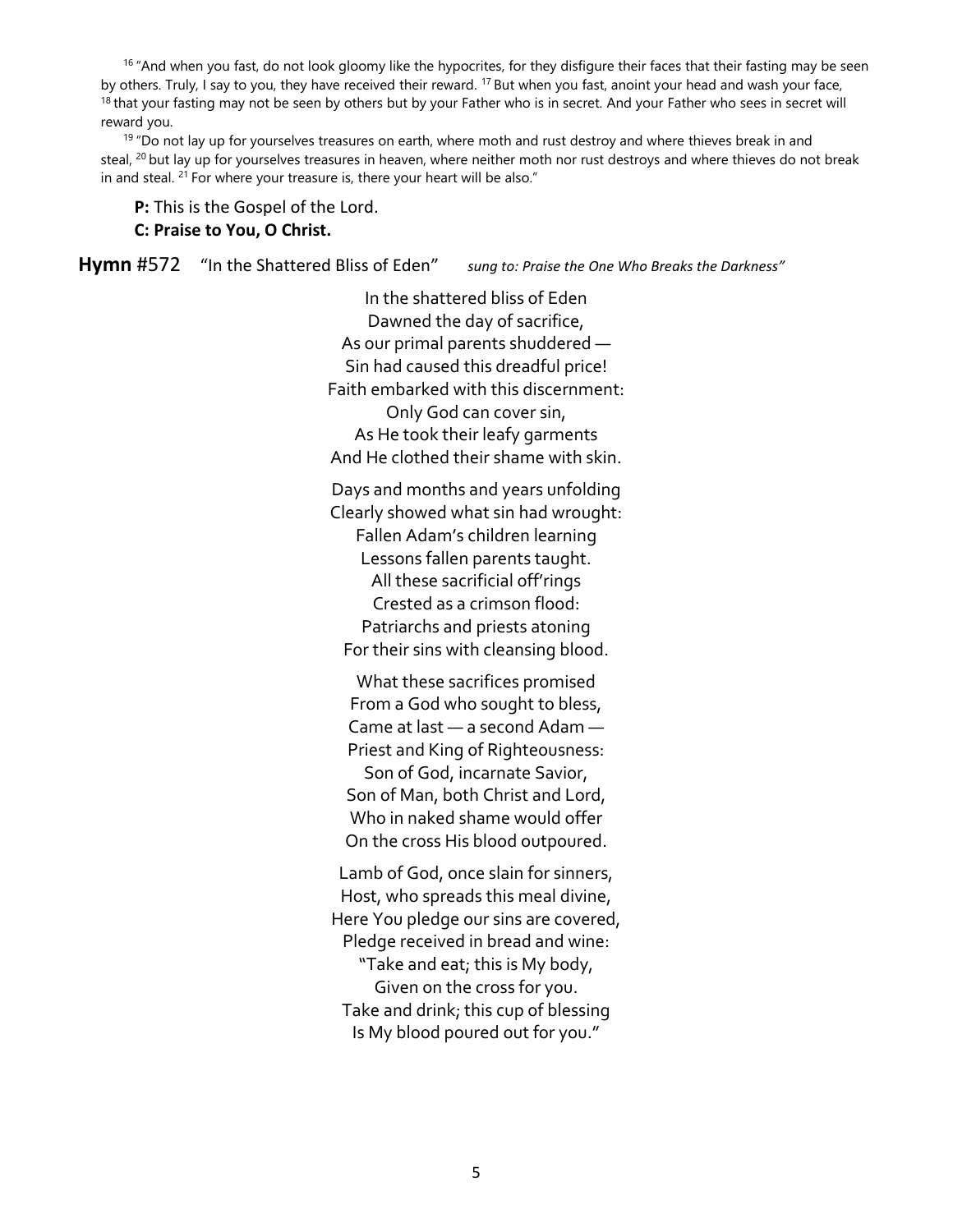Taste and see the bliss of heaven Known by saints around the throne, Where the Lamb, in closest union, Lives to love and feed His own. From His riven side forever Flows the purest stream of love, Love that robes us with the raiment Worn by all who feast above.

Gone the bliss of Eden's garden, Gone the age of sacrifice; Ours the time of grace and favor, Ours the call to paradise! Ever, Lord, impress upon us: Only You can cover sin — Take our worthless, self-made garments; Clothe our shame and cleanse within.

Text: © 2002 Stephen P. Starke, admin. Concordia Publishing House. Used by permission: LSB Hymn License no. 110004649

## **Sermon**

## **Offering**

## **Nicene Creed**

**I believe in one God,**

**the Father Almighty, Maker of heaven and earth and of all things visible and invisible.**

**And in one Lord Jesus Christ,**

**the only-begotten Son of God,**

**begotten of His Father before all worlds,**

**God of God, Light of Light,**

**very God of very God,**

**begotten, not made,**

**being of one substance with the Father,**

**by Whom all things were made;**

**Who for us men and for our salvation came down from heaven**

**and was incarnate by the Holy Spirit of the virgin Mary**

**and was made man;**

**and was crucified also for us under Pontius Pilate.**

**He suffered and was buried.**

**And the third day He rose again according to the Scriptures**

**and ascended into heaven**

**and sits at the right hand of the Father.**

**And He will come again with glory to judge both the living and the dead,**

**Whose kingdom will have no end.**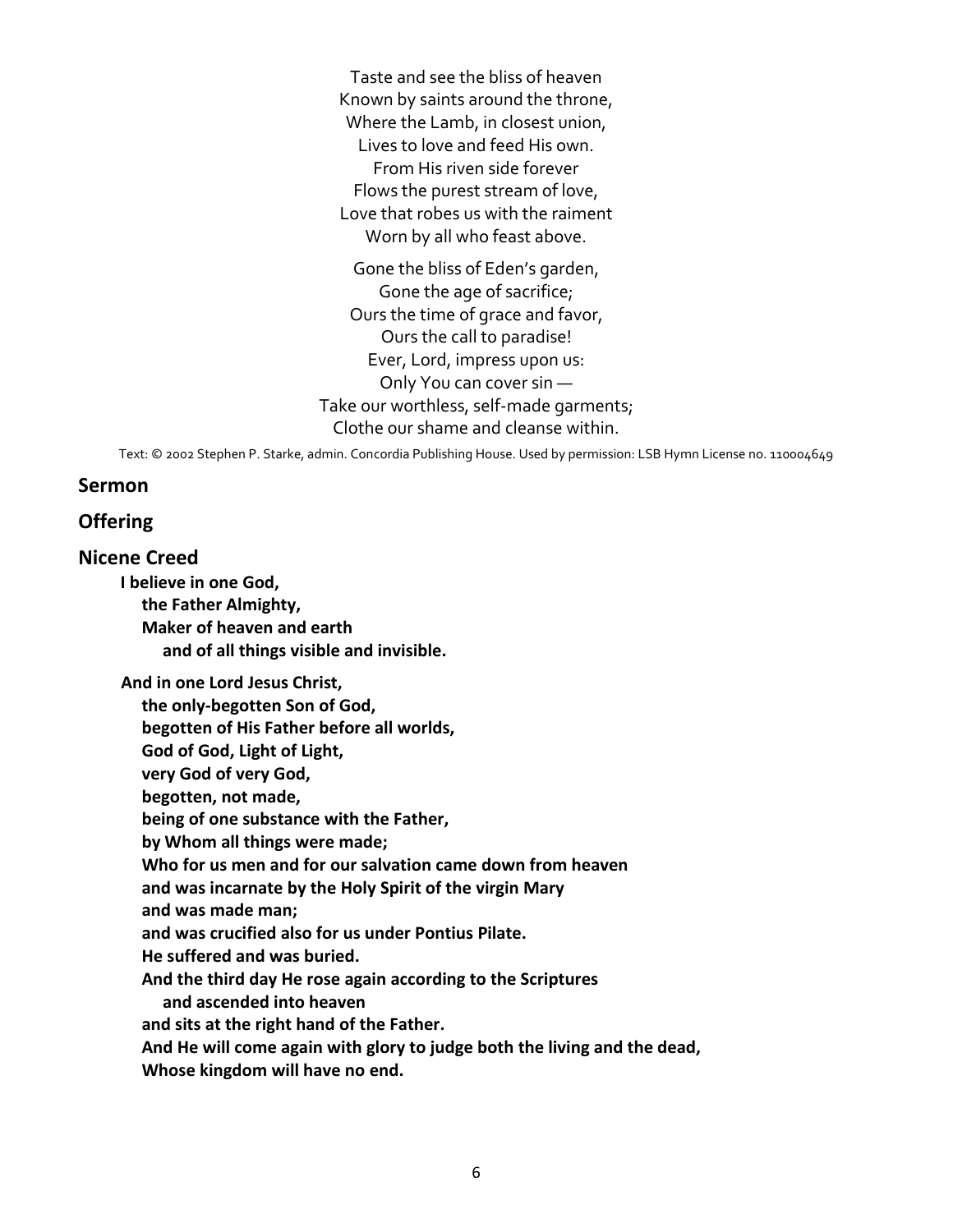**And I believe in the Holy Spirit, the Lord and giver of life, Who proceeds from the Father and the Son, Who with the Father and the Son together is worshiped and glorified, Who spoke by the prophets. And I believe in one holy Christian and apostolic Church, I acknowledge one Baptism for the remission of sins, and I look for the resurrection of the dead** and the life  $\div$  of the world to come. Amen.

## **Prayer of the Church**

- **P:** We are returning from exile, listening to the inviting Word of God, full of grace and truth. Let us respond to Him in prayer. Gracious God, offering full and free forgiveness,
- **C: we come in spiritual sackcloth and ashes, painfully aware of our sins and failings. Graciously wash us and clothe us with the robe of Christ's own righteousness so that we may live eternally with all Your saints.**
- **P:** Eden's Lord and ours,
- **C: hear us and all who call out to You in pain and sorrow, sweat or tears. Remind us of Your painful victory over every temptation, and strengthen us to follow where You have led the way.**
- **P:** Loving Father, calling us to Mount Calvary,
- **C: remove from us our fear of Your righteous judgment for our sins; strengthen our faith in the all-availing sacrifice of Your Son in our stead.**
- **P:** Spirit of life,
- **C: remind us again of our Baptism, in which our old Adam was drowned; strengthen us to live in the freedom of the children of God.**
- **P:** Lord Jesus, Savior and Guide,
- **C: give us the eyes of faith to see the tree of life awaiting us in heaven, and guide us to follow where You have led the way.**
- **P:** Protecting Father,
- **C: assure us of Your presence on our journey through the desert of this world and bring us at last to the paradise purchased by Your Son.**
- **P:** O Holy Spirit,
- **C: nourish our faith and restore our souls each time we come to the Table of the Lord and receive His body and blood, a foretaste of the feast to come.**
- **P:** Holy and merciful Lord over all,
- **C: we feel the burden of our sin; renew in us the firm faith that Your Son has borne our griefs and carried our sorrows, giving His life for ours.**
- **P:** Everlasting Father,
- **C: Our Savior has conquered death. Fill us with rejoicing, confident that we shall therefore gather around the eternal throne of the Lamb, Your Son, Who with You and the Holy Spirit are one God, now and forever. Amen.**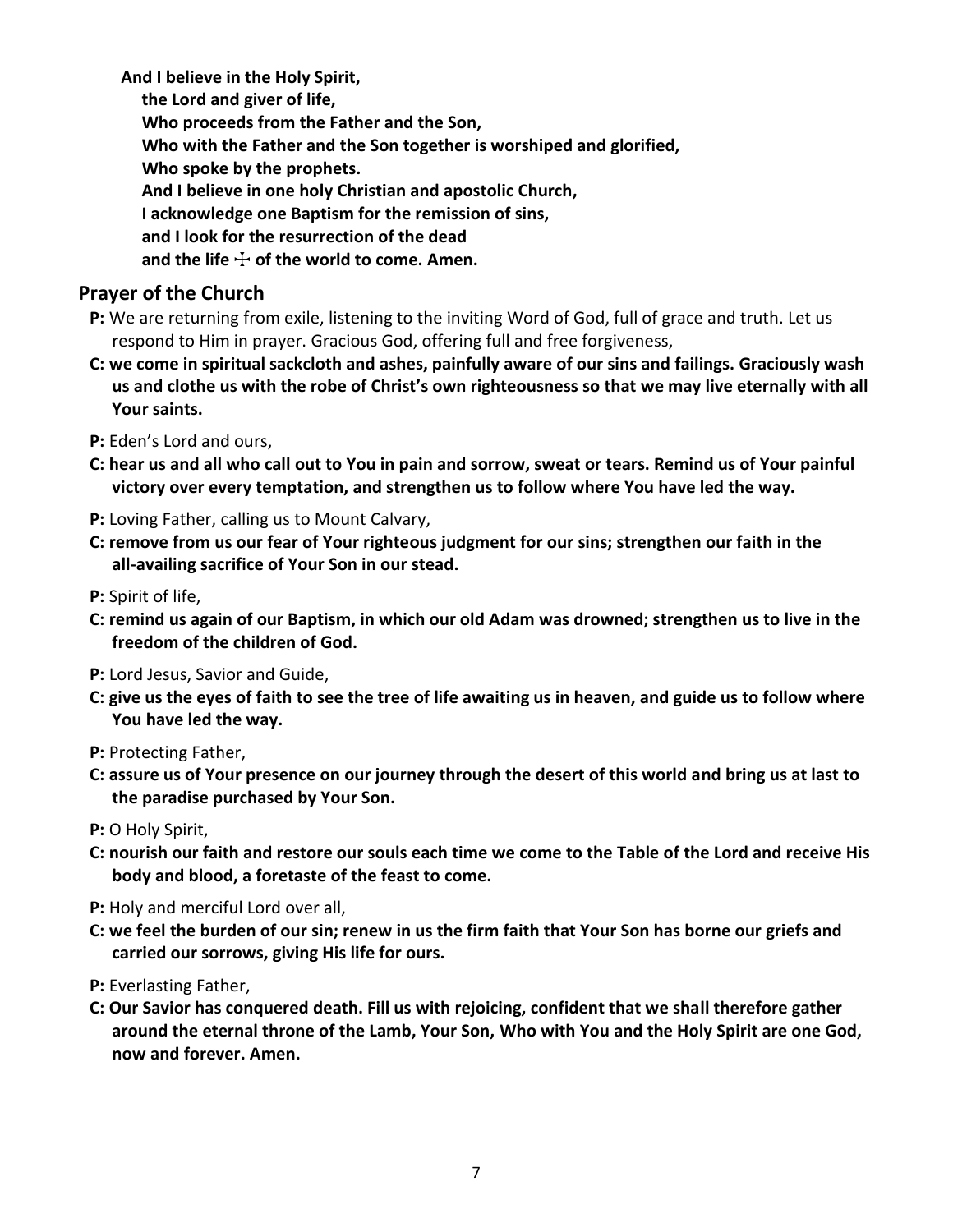**P:** Lord, remember us in Your kingdom and teach us to pray:

- **C: Our Father Who art in heaven,**
	- **hallowed be Thy name,**
		- **Thy kingdom come,**
		- **Thy will be done on earth as it is in heaven;**
		- **give us this day our daily bread;**
		- **and forgive us our trespasses**
	- **as we forgive those**
	- **who trespass against us;**
	- **and lead us not into temptation,**
	- **but deliver us from evil.**
	- **For Thine is the kingdom and the power and the glory**

**forever and ever. Amen.**

# **Words of Institution**

DID YOU KNOW? *Did you know that when the Pastor makes the sign of the cross over the bread and the wine of the Lord's Supper he is NOT blessing it? The Supper belongs to the Lord – it is His and He provides the blessing. By making the sign of the cross over the elements the Pastor is merely reminding the congregation that with the words of Christ spoken, a change has taken place. The bread is no longer merely bread – it is now the Body of Christ. The wine is no longer merely wine – it is now the very Blood of Jesus . . .*

# **The Distribution**

*The Supper is celebrated this evening in silence for contemplation of our sins and Christ's love.*

# **Dismissal** Luke 2:29-32

- **P:** The Body and blood of our Lord strengthen and preserve you steadfast in the true faith to life everlasting.
- **C: Lord, now You let Your servant go in peace according to Your Word, for my eyes have seen the salvation, which You have prepared before the face of all people, a light to lighten the Gentiles and the glory of Your people Israel.**

## **Blessing** Jude 24-25

- **P:** To Him Who is able to keep you from falling and to present you before His glorious presence without fault and with great joy —
- **C: to the only God our Savior be glory, majesty, power and authority, through Jesus Christ our Lord, before all ages, now and forevermore! Amen.**
- **P:** The Lord Almighty grant us a quiet night and peace at the last.
- **C: Amen**

## **Hymn #878** "Abide with Me" *final verse will be sung a capella*

Abide with me, fast falls the eventide. The darkness deepens; Lord, with me abide. When other helpers fail and comforts flee, Help of the helpless, O abide with me.

I need Thy presence ev'ry passing hour; What but Thy grace can foil the tempter's pow'r? Who like Thyself my guide and stay can be? Through cloud and sunshine, O abide with me.